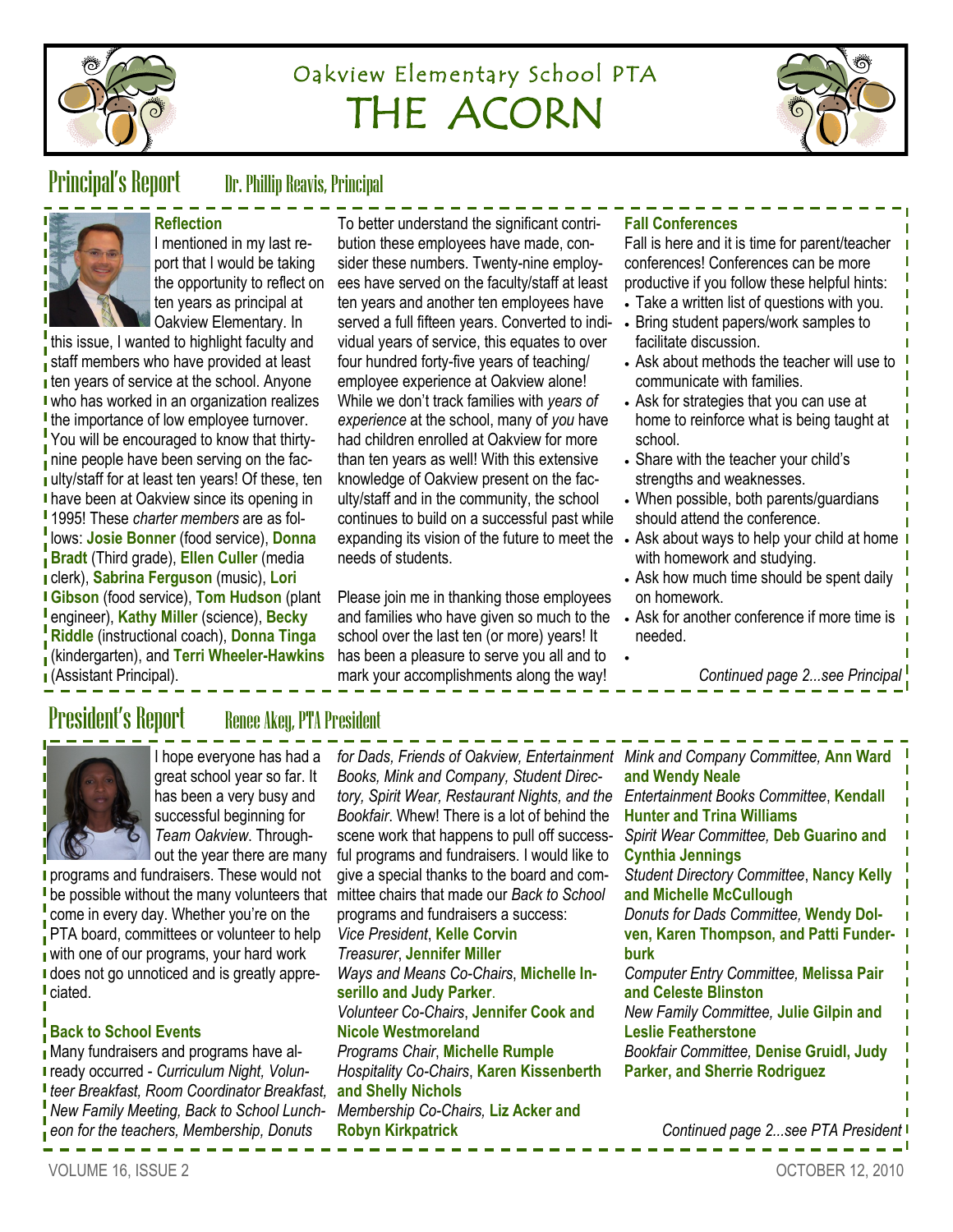## Volunteers Jennifer Cook and Nicole Westmoreland, Co-Chairs

The volunteers at Oakview Elementary School have already logged many volunteer hours this school year. This high level of **parental involvement is one reason why** Oakview continually achieves success. Thank you to our many volunteers for their contributions to our outstanding school and I students.

Thank you for signing up for the PTA and classroom volunteer opportunities that most interest you. We appreciate any amount of your time. We received hundreds of *Volunteer Opportunity Forms* from Oakview families. If you have not had the opportunity to sign up as a classroom volunteer, please contact your *Room Coordinator*. If you have **I** any questions regarding how to volunteer please contact **Jennifer Cook** at [billjenni](mailto:billjennifer@bellsouth.net)[fer@bellsouth.net](mailto:billjennifer@bellsouth.net) or **Nicole Westmoreland**  at [nicolew1@charter.net.](mailto:nicolew1@charter.net)

Thank you also for committing to making Oakview a safe place for our children. When visiting Oakview, please remember to stop by the front desk to sign in and out. If you are volunteering in the school or classroom, please sign in as a volunteer, not a visitor. Obtain a stick on name badge and wear it at all times when in the school. This procedure lets the school administration know that you are in the building in case of an emergency. If you are signed in as a volunteer, the computer automatically tracks the number of volunteer hours that you have dedicated to the school. The PTA reports volunteer hours to the PTA district office. Please don't forget to document the hours that you spend at home doing volunteer work for Oakview. At the desk in the front lobby, you will find the forms to document your at home hours. Please don't be bashful about reporting your time. We know that a lot of hard work goes

on behind the scenes and we would like to submit a report to the district that accurately portrays the incredible dedication of our Oakview volunteers.



We would like to thank all of you for your hard work and dedication to our school. We could not possibly organize the extensive volunteer efforts at Oakview without all of you!

## **Donuts For Dad**

Our next *Donuts for Dad* event will be **Thursday, October 21** at **7:15am**. All second and third graders are welcome to invite their dad or special adult friend to enjoy coffee, juice and donuts before the start of school. We'd like to thank our sponsors: *Greenville First, Steadman-Hawkins* and *Liquid Highway* for their generous contributions for this event.

*(Principal, continued from page 1)*

## **Parent Report Card**

Now that first quarter report cards are com- $\frac{1}{1}$  ing home for students, it's your turn as par**ents!** Evaluate your success in providing **I** support for your children by completing Oakview's *Parent Report Card*. If you're brave, let you child complete the report card for you. Use [http://www.greenville.k12.sc.us/](http://www.greenville.k12.sc.us/oakview/parents/parentrcd.asp) [oakview/parents/parentrcd.asp](http://www.greenville.k12.sc.us/oakview/parents/parentrcd.asp) for the link to

*(PTA President, continued from page 1)*

**Also, a special thanks to all the parents and** teachers. None of these fundraisers and programs would have been successful without your continued support and generosity. **I** Thank you for being a vital part of the team.

the *Parent Report Card*. A hard copy will also be sent home with the first student report card for the year. Good luck!

## **MAP Scores Are In!**

During fall conferences, First - Fifth grade teachers will explain your child's MAP (*Measures of Academic Progress*) scores. All parents will receive a *Parent's Guide to MAP Testing*, which is divided into goal standards by subject areas. Once you under-

### **Upcoming Events**

Please don't miss any of our upcoming events. We have two more *Donuts for Dads*, *Reflections, Red Ribbon Week, Preschool Book Donations and Grandparent's Day*. Our *Hootenanny* and *Silent Auction* committees have been busy working to make sure

stand your child's MAP scores, you can help I at home by having your child practice academic skills on *Compass Learning*. The web -based *Compass Learning Program* is a fun and creative way to help students master necessary skills at each grade. Upon logging I in to Compass, folders appear for your child, which are based on their MAP score. To access Compass at home, please go to Oakview's web site. Ask your child's teacher about student log in information. Have fun!

that you and your family can have a good time at the *Fall Festival*. Come join us for food, rides, fun and great prizes on **November 5**, from **4:30pm**  until **9:00pm.**

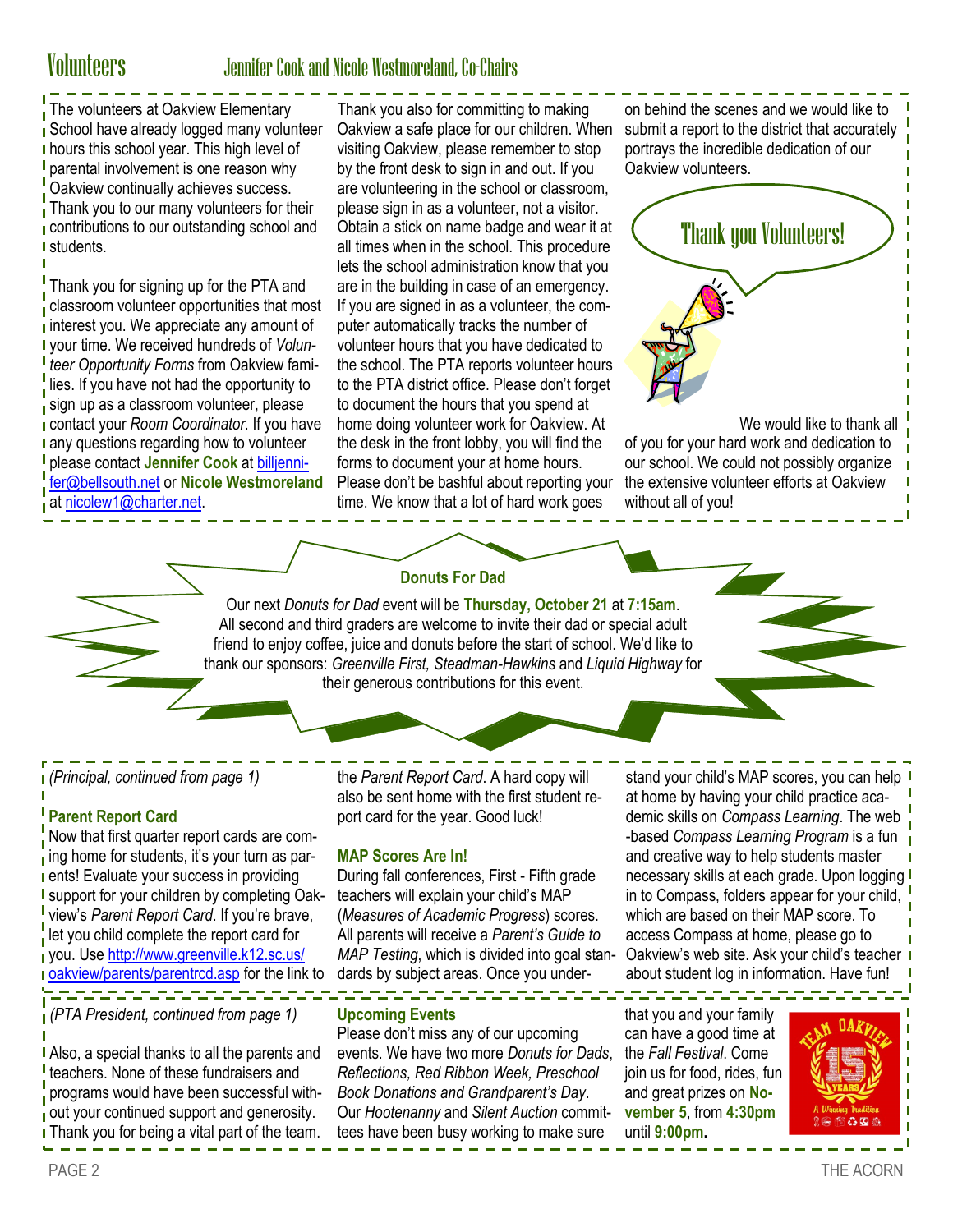# **Membership** Liz Acker and Robyn Kirkpatrick, Co-Chairs<br> $\frac{1}{2}$  =  $\frac{1}{2}$  =  $\frac{1}{2}$  =  $\frac{1}{2}$  =  $\frac{1}{2}$  =  $\frac{1}{2}$  =  $\frac{1}{2}$  =  $\frac{1}{2}$  =  $\frac{1}{2}$  =  $\frac{1}{2}$  =  $\frac{1}{2}$  =  $\frac{1}{2}$  =  $\frac{1}{2}$  =  $\frac{1}{2}$

We would like to thank all of you who bought Hall Family - Abby, Allie a *PTA Membership* and contributed to the *Friends of Oakview* fund. We had a very successful campaign. We would like to rec-**I** ognize the families and businesses that donated \$50 or more to the *Friends of Oakview* fund:

Abdallah Family - Majd Akerhielm Family - Emma Akey Family - Kirsten Alexander Family - Coleson Angell Family - Connor, Colton Armstrong Family - Maclean Awan Family - Yasmine **Baer Family - Peter** Berryman Family—Maximus Bishop Family - Anna Black Family - Kate Burgess Family - J. Noah, Lydia Chamberlin Family - Justin Chen Family - Annie Cho Family - Randy Cole Family - Jonathon Cook Family - Alex, Katherine Cook Family - Zachary Corvin Family - Olivia Cotty Family - James Crockett Family - Clay, Caroline Culumovic Family - Katie Cunningham Family - Ciarra **Dantin Family - Simone** Davis Family - Lila, Liam Dostal Family - Efe Durrell Family - Kathryn Erno Family - Lauren **Ernst Family - Meredith Everman Family - Ben** Falcon Family - Hallett Fish Family - Ethan Foley Family - Christina, David Folk Family - Mollie Frank Family - Lucina, Christian Frey Family - Kernen, Cecilia Gabriel Family - Nathaniel Gambino Family - George Gardner Family - Claudia Gerkey Family - Nicholas Gower Family - Mason, Ellison Griffin, Jr., Mr, and Mrs. Thomas Gruidl Family - Claire, Cate Gumpert Family - Grace Gyomory Family - Mark <u> Lisisisisisisisisisisisi</u>

Hardwicke Family - Bedri, Meral Harrison Family - Kate Hatley Family - Justin Hodge Family - Brandon Hunter Family - Thomas Izumi Family - Elissa Jennings Family - Preston Johnston Family - Emma Jordan Family - Ava, Colin Jordan Family - Will, Matt, Evan Karim Family - Hasseba, Humyra Kim Family - Gina Kissenberth Family - Luke Kneeland Family - Hew, Eleanor, Herb Kolanik Family - Katie, Michael, Kelsey Kupec Family - Grant, Drew Larocque Family - Marrisa Lehrer Family - Skyler Leong Family - Athena, Nelia Lewis Family - Mills Lombell Family - Drew, John Lonergan Family - Jack, Kyle, Chloe Lopez Family - Isabella Ludkowski Family - Nicolas Madden Family - Kennedy, Mary Michael Marler Family - Alyssa Marullo Family - Gianna Masters Family - Joshua, Claudia McBrine Family - McCain McClure Family - Ellis Anne, Kate Carson McCotter, Laura McDonough Family - Thomas McLeod Family - Kailey Mercer Family - Michael Meurer Family - Abigail, Madison Morris Family - Gavin, Elizabeth Mosher Family - Will Murayama Family - Atsuki Nicholson Family - Connor, Joshua Noya Family - Sayaka Palenbaum Family - Elli Panuccio Family - Abbie Parker Family - Camden, Cley Patterson Family - Lauren Elise, Jack Pestrak Family - John Phillips Family - Melina Powell Family - Meredith Ramsdell Family - Matthew Robbins Family - Ellie Rodriguez Family - Thomas Reeder Family - Caroline Runnion Family - Kell

Rushing Family - James, Kenneth Salgado Family - Carolina, Marcos Salgado Family - Sydney Salih Family - Juliet, Clara Sanchez Family - Nicole Sanders Family - Cameron Sathya Family - Siddhart Schemm Family - Kasey, Thomas Scott Family - Addison Seckinger Family - Meg, Emma Kate Smith Family - Drew Smith Family - Jenny Spikings Family - Dillon, Ashley, Meghan Taylor Family - Sarah, Zac Tepsuwan Family - Meii Tsai Family - Cameron Tso Family - Kyle Uhm Family - Tae-Young, Tae-Sung Underwood Family - Hannah Vanderbloemen Family - Sutton Vanvick Family - Luke, Ben, Cole Veness Family - Lauren, Anna Grace Violette Family - Connor Weber Family - Justin Westmoreland Family - Connor, Dillon Weeks, Warren and Lee Anne Wentworth Family - Patricia Whitehill Family - Brenna Williams Family - Amy Kate Wiseman Family - Lindsey Wood Family - Chloe, Lyndsay Yi Family - Rachel

Astrazeneca Pharmaceuticals Barb Turner Real Estate, LLC Bennett's Frame Art Gallery Century BMW and Mini Cox Photography General Electric Company Greenville Hospital Herff Jones Yearbooks KMC Benefits Mr. Rooter Plumbing Pfizer Foundation Rainbow International Restoration/Cleaning Richey and Richey, P.A. Attorneys at Law Rocky Creek Dental Care

Congratulations to the following classes for being the first to obtain full membership in their grade level: **Mrs. Buford, Mrs. Szymanska, Mrs. Curry, Ms. Gray, Ms. Gerard and Mrs. Haarsgaard.**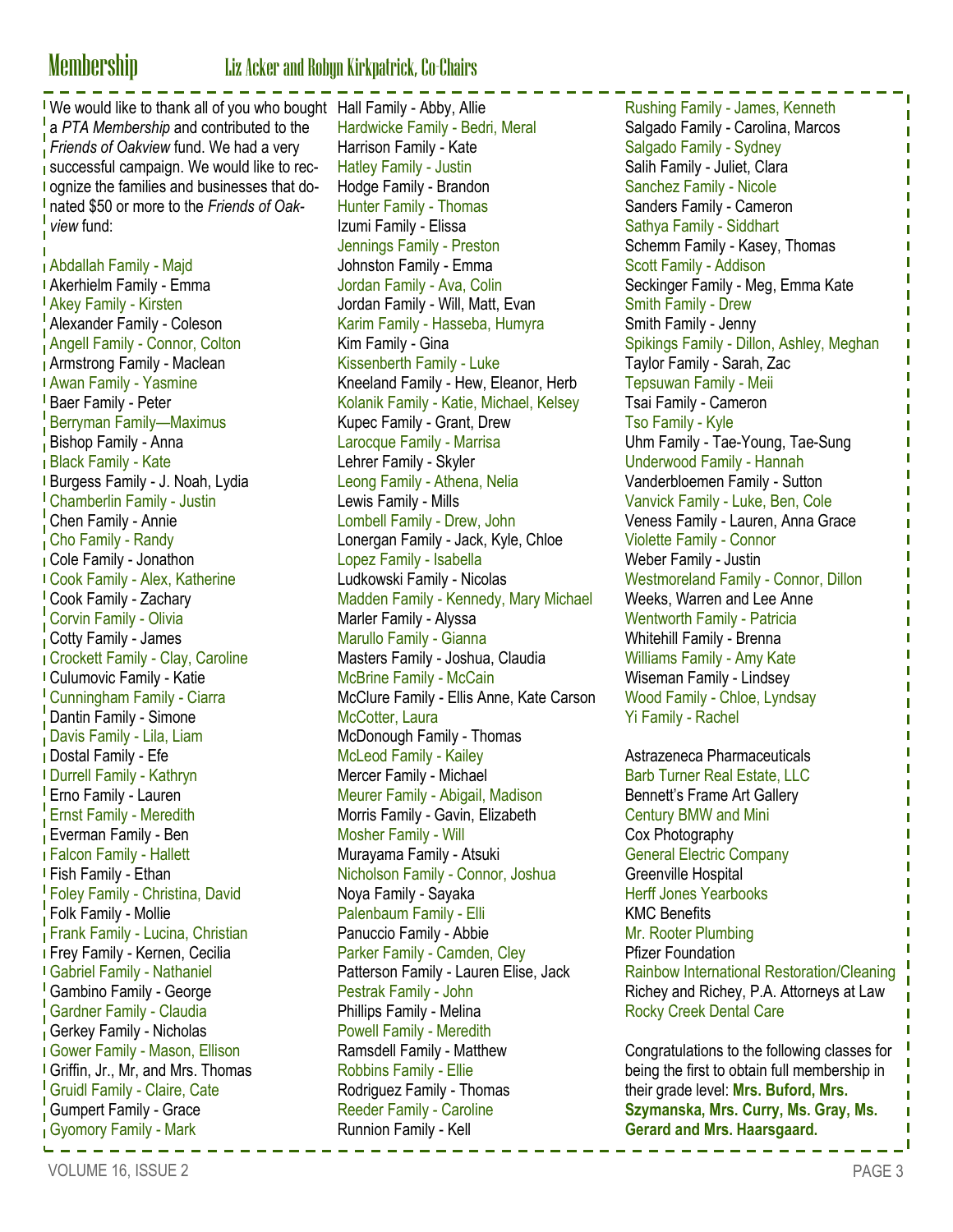## Ways and Means Michelle Inserillo and Judy Parker, Co-Chairs

We have had a great start this year. In addi- lessly everyday to make this fundraiser a tion to our fall fundraisers, your wonderful **PTA donations and volunteering have already begun helping our teachers receive reimbursements for classroom supplies, art** supplies, and lots of copier support!

## **Mink and Company**

Our first year with *Mink and Company* has **I** been a great success. By the time of this printing, you will have already received your products. We hope you love everything! We want to give a great big thank you to **Ann Ward and Wendy Neale**, and all their vol-I unteers who worked so hard to make this fundraiser successful and fun for our students.

## **Entertainment Books**

**Ve have sold over four hundred fifty books** this year! Congratulations to **Kendell Hunter** and **Trina Williams** for working tiregreat success.

### **T-Shirt Spirit Wear**

We have had a few *Spirit Days* already and it has been great to see so many students wearing their t-shirts. Don't forget, your hoodies will be arriving soon! **Debra Guarino** and **Cynthia Jennings** have been doing a fantastic job in organizing and distributing everyone's apparel. While we are not taking any more orders, you may purchase t-shirts at the school store.

### **Hootenanny**

Our *Fall Festival* is almost here! This will be one of our children's favorite nights. We

thank **Cherie Bennett, Brianna Shaw**, and **Lynn Beam** for their tireless work in preparing for this night. We also want to thank all

our volunteers who are already signed up and ready to go!

Our *Silent Auction* is going to be a blast. Wait until you see what they have brought to the tables! We would like to give a great big thank you to **Kelle Corvin** and her group of volunteers who are working hard to make this a great event.

### **Box Tops**

You will be seeing an improved *Box Tops*  box in the school lobby this month, thanks to **Christi Yenser**. Please keep clipping those *Box Tops* for Oakview! Christi will be sending out addition information this month. If you need any further information contact Christi at 627-1686.

Thank you all for your donations, purchases and volunteering. We couldn't do this without you!

## Programs Michelle Rumple, Chair

On behalf of the PTA board we would like to Third graders - hope to see you there! thank the following sponsors for their generous contributions for *Donuts For Dad: Greenville First Bank, Steadman-Hawkins*  and *Liquid Highway.* A big thanks also to **Wendy Dolven, Karen Owens, Patti Funderburk** and their wonderful volunteer team of early risers. Also, a special thanks to **Tom Hudson** for assisting us with the I setup. The event was a home run with our Preschool, Kindergarten and First grade students and their dads. Our youngest students certainly enjoyed a special early I morning treat and one on one time with their **I** special person. Check out our webpage for great photos of the event! Our next *Donuts*  **for Dads is October 21 for Second and** 

*Reflections* entries are due **October 19, 20, and 21**. It is not too late to get started on your entries. The theme is *Together We Can*. Check out our website at *Student Gallery* for inspiration from last year's winners.

*Red Ribbon Week* is coming up the week of **October 25**. There will be a fun week of activities planned for our students. This program is a great way to spread the message of staying drug free. Special thanks to **Ruth Daly** and **Debbie Gower** for planning for this event.

Preschool book donations will be coming up



the week of **November 8**. Save any new or gently used books for children in our community.

It is hard to believe *Thanksgiving* is next month! Oakview would love to extend an invitation to some very special people in your child's life - their grandparents or an important family friend. *Grandparents Day*  will be on **Tuesday, November 23.** This will be a great opportunity for grandparents, especially those who will be visiting for the holidays, to spend a day with their grandchild at school. There will be tours and activities planned for our special visitors, so mark your calendars!

## Box Tops Christi Yenser, Coordinator



Time for the *Box Tops Blitz*, everyone! Our first submission deadline for the year is just around the corner, so gather up all the *Box Tops* you can find and fill up our collection box in the lobby. Please remember to put your child's name, teacher's name, and grade on the bag or envelope - each class

will be given individual credit. The classes with the most *Box Tops* will receive a special treat. Please help us score a touchdown by trimming *Box Tops* and earning money for our school. All *Box Tops* need to be submitted by **Friday, October 22.**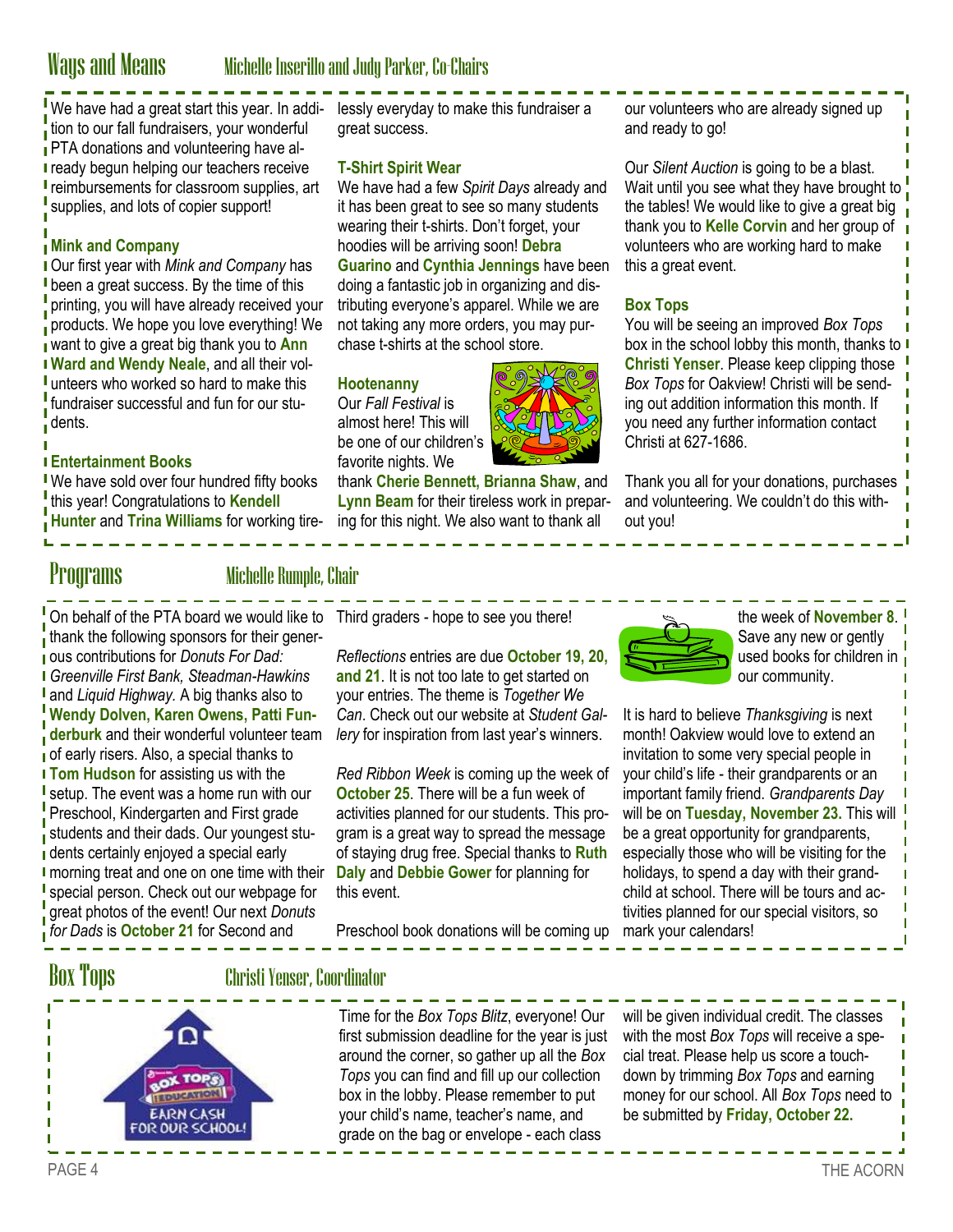## Hootenanny Fall Festival Cherie Bennett and Brianna Shaw, Co-chairs



**The Hootenanny Fall Festival Friday, November 5, 4:30pm - 9:00pm**

**The big event our kids look forward to every** year is almost here! Don't miss out on exciting amusement rides, great games and prizes, petting zoo, family *Bingo, Cake Walk, Bake Sale, Kids Raffle, Silent Auction, and more! Marshmallow Shooters* are back this year! Be sure to check out the new *Hoot*  **Loot** shop to get your jewelry, tiaras & hats, face painting, *Snip-Its Hair Designs*, and I other fun flashing light accessories for your 2010 Hootenanny pictures in the new *Photo Booth!*

Please join us for dinner with *Chick-fil-A* and *Happy Pie Pizza* (Oakview parents), then **l** enjoy fair food and funnel cakes along with your *Liquid Highway* coffee and hot chocolate! *Liquid Highway* has prepared a special Hoot blend which will be available for purchase at *Hootenanny*. Thank you to these local businesses and *Bi-Lo, Bloom*, and *Eagle Zone* who agreed to be our sponsors. A special thank you to *Crockett Pediatric Den***tistry** (Oakview Parents) our new corporate sponsor!

So please join us and invite your family, friends, and neighbors! (All students Eighth grade and under should be supervised by an All tickets are \$0.50 each and will be preadult.) *See you at the Hoot!*

## **Hootenanny Donation Due Dates**

Tissue Paper, Silly String, Hair Paint/Glitter Spray \$5 Bingo Prizes, & \$15 Raffle Prizes were due **Monday, October 4.** If you missed this date, please still drop off your items.

Candy, Mini-marshmallows, and two-liter drinks are due by **Monday November 1**. Please drop off your donations in the collection boxes on the cafeteria stage any time of day.

*Bake Sale* and *Cake Walk* donations are due on **Friday, November 5** by **9:30am**. Please label items with the *baker's name and phone number,* in accordance with *Health Department* regulations. Items without labels must me thrown away. No refrigerated items, please.

*Bake Sale-* Please package bake sale items for individual sale (one large brownie or cookie bar / 2 cookies) in clear plastic wrap or clear baggies.

*Cake Walk-* Please package in clear plastic wrap or place in a box with a window for viewing.

### **Lunch Room Bake Sale**

Individual *Bake Sale* goodies will be sold to students during lunch on **Friday, November 5.** All items cost .50 cents. Please send cash only for *Bake Sale* purchases.

## **Hootenanny Tickets Pre-Sale**

sold in \$10 packets.

**On Monday, November 1- Wednesday, November 3** tickets will be available presale through your child's communication folder (cash or check only) and will be distributed **Thursday, November 4.** 

Tickets will be sold in the front lobby **Thursday, November 4** from **7:30am - 8:30am** and **Friday, November 5** from **7:30am - 3:30pm**. During the pre-sale Thursday and Friday and at the festival, credit cards will also be accepted (a nominal processing fee will be added). Tickets will also be sold during the festival from three ticket booths!

### . **Hootenanny Parking**

Additional parking will be available in the empty field across from Oakview. Please be I aware of our landscaping and help us to keep the roadways and parking lots accessible by taking advantage of this additional parking space. Please follow Traffic Officer directions to ensure adequate parking for all. Thank You!

## **Hootenanny Volunteer Workdays**

Please join us to make paper flowers and do  $\overline{\phantom{a}}$ easy preparatory work on **Wednesday, October 27** and **Thursday, October 28, 8:30am -10:30am** in the Cafeteria.

Thank you for your time and donations. Oakview's *Hootenanny Fall Festival* would not be possible without our incredible parent and community support.



## Silent Auction **The Trish Kolarik, Chair**

In years past, Oakview's *Silent Auction* has been an integral part of the fundraising efforts for our school's *Hootenanny Fall Festival.* This year, the event will run during, but separate from the *Hootenanny* on **November 5**, from **6:00pm** to **8:00pm**.



A sample of some of the *Silent Auction* items already received are featured below:

- Disney Trip with a park hopper pass for four and two flight vouchers from *Allegiant Airlines*
- Lake Keowee Golf weekend
- Napa Valley Wine Country Condo getaway
- Coca Cola 500 NASCAR (family of four tickets) for Sunday of Memorial Day Weekend 2011
- Many autographed items
- Photography Sessions

And many, many more items! A website link will be set up to view details of the *Silent Auction* items by **October 18.**

If you have a great idea or would like make a contribution to the silent auction please contact **Trish Kolarik** at [trish@kolarik.org](mailto:trish@kolarik.org) or 385-4597, or **Kelle Corvin** at

[kelle@corvincreations.com](mailto:kelle@corvincreations.com)</u> or 627-1567.

Ï П Ī

Ï Ī Ï Ī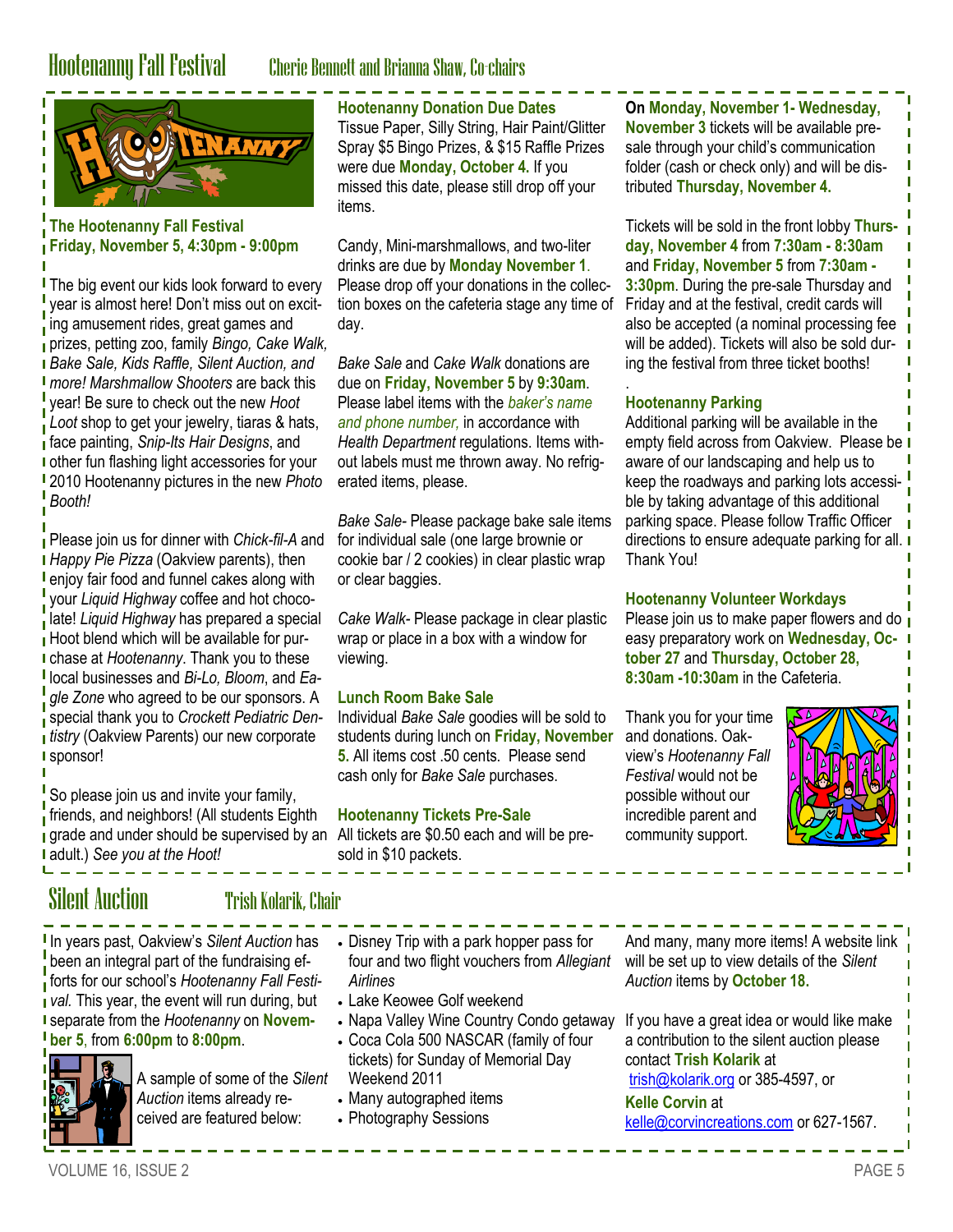## Mink and Company Ann Ward and Wendy Neale, Co-chairs

Thank you for supporting our school! Our PTA Gift Wrap and Bulb Fall Fundraiser was The classes with the highest participation a success! Congratulations, Oakview! We met our school goal! When we all work together, we're all winners!

## **Reward For Meeting One Hundred Percent of Our School Goal**

Administration/Teacher Tug-of-War Contest! In addition, we would like to recognize the following Oakview participants for their campaign accomplishments:

## **Top Sellers**

L

First Place - **Marissa Larocque** Ms. Tinga's Kindergarten Class Second Place - **Chloe Graham I Ms. Ludwig's Kindergarten Class** Third Place - **Ben Dority Ms. Angelo's Third Grade Class** 

## **Cookie Day Winners**

per grade level were:

Kindergarten winner - **Ms. Ludwig's** class First grade winner - **Ms. Szymanska's** class Second grade winner - **Ms. Meyers'** class Third grade winner - **Ms. McCurry's** class Fourth grade winner - **Ms. Gerard's** class Fifth grade winner - **Ms. Satterfield's** class Special Ed winner - **Ms. Young's** class

### **Extra Recess Winners**

The classes who achieved high participation **Ms. Szymanska's** First grade class **Ms. Cheek's** Second grade class **Mr. Gambrell's** Second grade class **Ms. Gilbert's** Second grade class **Ms. Meyers'** Second grade class **Ms. Gerard's** Fourth grade class **Ms. Haarsgaard's** Fifth grade class **Ms. Satterfield's** Fifth grade class

A special thank you goes out to all of the volunteers who helped us process and deliver orders.

> $\blacksquare$  $\mathbf{I}$  $\mathbf{I}$  $\mathbf{I}$ Ī Ī  $\blacksquare$ Ī Ī Ï  $\mathbf{I}$  $\mathbf{I}$  $\mathbf{I}$  $\mathbf{I}$  $\mathbf{I}$  $\blacksquare$  $\mathbf I$  $\mathbf{I}$  $\mathbf I$  $\mathbf I$

You can continue to support Oakview by ordering *Mink and Company* products online at www.minkco.com. *Mink and Company* offers household goods, gifts, magazines, candy, and more. Tell out-of-town friends about our fundraiser. At check-out, buyers simply enter our school program ID number 102541400, our school name, school city and child's name. Internet orders are paid online and shipped directly to the buyer.

## Legislative Updates Karen Akerhielm, Chair

**Don't Forget to Vote Tuesday, November 2!**

**Candidates for South Carolina Governor** Nikki Haley (Republican) Vincent Sheehan (Democrat)

## **Candidates for South Carolina Superintendent of Education**

Frank Holleman (Democrat) Mick Zais (Republican)

**Positions on Education (Source: Septem**ber 2010 articles from *The Greenville News, The State,* and *The Charleston Post & Courier.* See [www.publicedpartnersgc.org](http://www.publicedpartnersgc.org) for **I** more information). Also view Oakview's web site for candidate positions on public education.

## **Tuition tax credits for private schools**

**Haley:** For Sheehan: Against Holleman: Against Zais: For

Haley: Against Sheehan: For Holleman: For Zais: Against **Use of standardized architectural dsigns for schools:** Haley: For Sheehan: Against

Holleman: Against Zais: For

**Vote on Act 388 (which made sales tax the primary source of school operating costs) while serving in the state legislature** Haley: For Sheehan: Against

**Applying for Federal grants and programs, like** *Race to the Top* **and the** *Common-Core Standards Initiative* Holleman: For Zais: Against

**Expansion of early childhood education:** It's with great sadness that we note the sudden death of **Bill Wylie**. Bill was the *SC House Representative* for most Oakview families. Bill was a good friend to Oakview – some of his grandchildren attended Oakview and Bill was always willing to come speak with the Oakview community, most recently in February 2010. Bill's wife Janie and daughter Kelly were both very active volunteers at Oakview. Bill was also a good friend to public education, attending the *Enough is Enough* rally in April 2010 and supporting comprehensive tax reform in SC. Bill will truly be missed.

> If you would like to get involved with the *Oakview PTA Legislative Committee*, please contact:

**Karen Akerhielm** at Karenmti@aol.com.

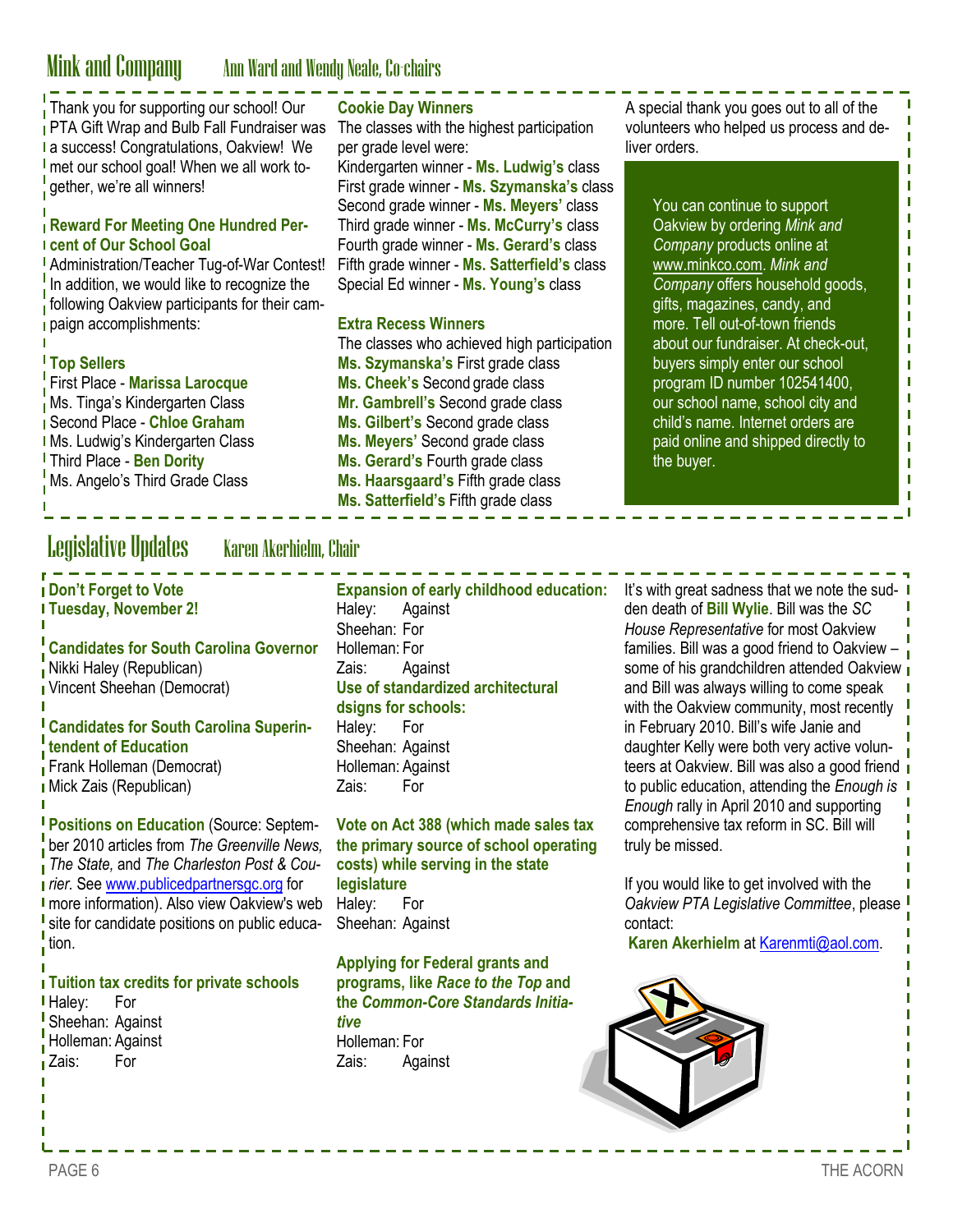## Red Ribbon Week Ruth Daly and Debbie Gower, Coordinators

## **It's coming…mark your calendars…Red Ribbon Week!**

Oakview will celebrate *Red Ribbon Week*  from **October 25-29**. *Red Ribbon Week* is celebrated to inform our students about **I** healthy living and drug awareness. Each I day will be a special event for the students

to drugs!-wear crazy socks, **Wednesday**: My team is drug free! - wear team clothing to school and Brush Away Drugs! - donate new toothbrushes to be given to *United Ministries*, **Thursday**: Hats off to healthy living!-

## Grandparent's Day Leslie Donahue and Carolyn Wells, Co-Chairs

Save the date! On **Tuesday, November 23**, grandparents will have the opportunity to visit classrooms, view original creations, and have refreshments in the cafeteria with their **grandchild.** Grandparents can also purchase I a new book for our media center to dedicate <sup>I</sup> to their grandchild which will remain on Oakview's bookshelves for years to come. Volunteers will be needed to assist in the



to participate in. **Monday**: Kick-Off Assemblies for the entire school, **Tuesday**: Sock It

> ward to a fun and informative week! Any questions, call **Ruth Daly** 288-6165 or **Debbie Gower** 234-0660.

wear a hat to school and **Friday**: Dress in **red** from head to toe. We are looking for-

media center, serve refreshments, take photographs, and greet our *grand* visitors. If you did not sign the volunteer list at *Oakview's Open House* but would like to volunteer, please contact: **Leslie Donahue**  458-9730 / [leslie.donahue@gmail.com](mailto:leslie.donahue@gmail.com) or **Carolyn Wells** 990-4142 / [wellsfamily@charter.net](mailto:wellsfamily@charter.net)

## Reflections Brooke Clayton and Jana Circle, Coordinators

**2010-2011 Theme:**  *Together We Can*

Unleash your child's artistic talents! Students of all grades are encouraged to sub- $\frac{1}{2}$  mit original works of art inspired by this year's theme: *Together We Can*. The cate-**I** gories included are literature, musical composition, photography, visual arts, dance choreography, and film/video production. Students may enter more than one category and may have more than one entry in a single category. Works are judged against others in the same grade division: Kindergarten - Second and Third - Fifth. Entry forms, complete rules, and contest details are available at [scpta.org](http://www.scpta.org) and in the Oakview lobby. Entries will be collected in the Oak-

**Tuesday, October 19, 7:30 - 8:30 Wednesday, October 20, 11:30 - 12:30 Thursday, October 21, 1:30 - 3:30**

view cafeteria on the following dates only:

Please visit the Oakview website to see our winners from last year! Encourage your child to express their creativity in our *Reflections* program!

## **Preschool Book Donation Drive**

*Did you know...* an unprepared four year old often fails to learn to read in first grade or primary school. The single most effective way to increase a child's vocabulary is by reading to them. Facilities like *Frazee Learning Center* and *Ready 4 Learning* give parents the resources they need to encourage reading readiness before elementary school. Your gently used preschool book donations can help these facilities encourage families to read more with their children. Please set aside your gently used preschool books for *Oakview's Preschool Book Drive* **November 8-12**. Your donations will benefit the *Ready 4 Learning* and *Frazee Dream Center* in Greenville.

## Jingle Bell Toy Drop Carolyn Hamilton, Coordinator

Our annual *Jingle Bell Toy Drop* will be held lecting gently used toys for *Greenville*  **December 8-10**. This year we will be col-

*County Human Relations*. Watch for more

information in the coming weeks on how you can help.